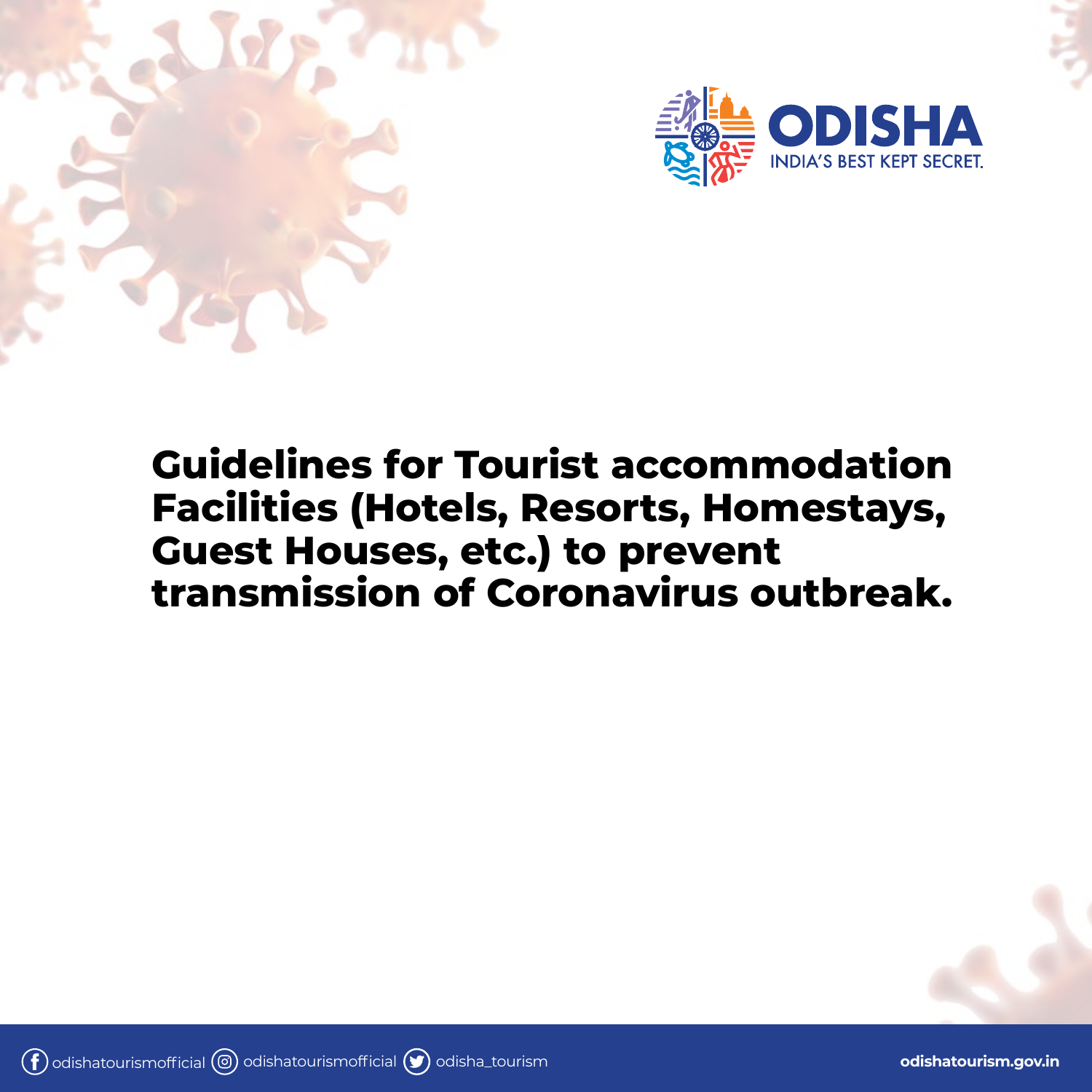## **GENERAL GUIDELINES**

## **TOURIST ACCOMMODATION FACILITIES**

- Orient all the staff on hand hygiene, respiratory hygiene, social distancing practices and usage of Personal Protective Equipments. (PPEs) Regular orientation as and when new staff is posted.
- Ensure adequate availability of triple layer masks, hand sanitizers and disinfectants.
- Post visible signage and information regarding good hygienic practices and correct usage of PPEs.
- All the quarantined people to be kept in separate rooms if possible, otherwise on separate beds with distance of 1-2 meters with no bed facing opposite to each other.
- Linen and Laundry: All Beds should have disposable bed sheet that should be changed on daily basis.
- A separate room needs to be assigned to perform laundry services for cleaning of all the clothes and other washing related activities.
- Provision of personal toiletries/ towel/ blanket/ pillow with covers/electric kettle, room heater and water dispenser to each person depending on availability.
- Educate staff on the most common signs and symptoms of corona virus infection, which are fever, dry cough, sore throat and shortness of breath.
- Look for any symptoms in the staff and guests. In case of symptoms they should be immediately referred to an identified healthcare facility.
- Ensure that they have facility (rooms) in order to isolate suspected guests & staff.
- Ensure donning and doffing of PPEs in separate earmarked area in prescribed manner.
- Maintain functional flow as per MOHFW guidelines to reduce/minimize the interactions between quarantine people and healthcare professionals/supporting staffs.
- Waste Disposal: Ensure waste disposal in demarcated area with properly covered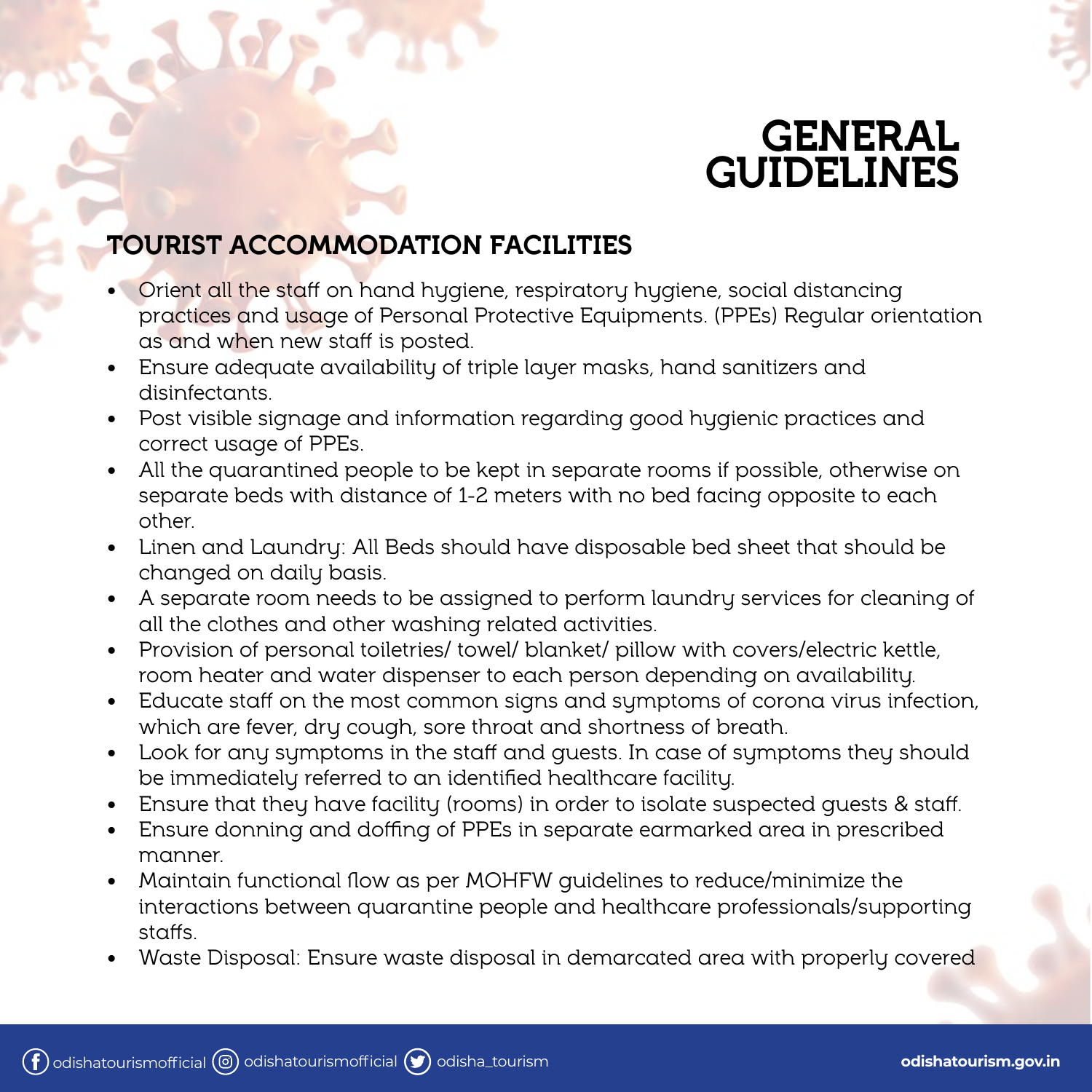bins as per Bio Medical Waste Management rules.

- Allow only authorized & trained persons inside the work areas.
- Display of the international biohazard warning symbol and sign on the doors of the rooms where suspects are kept, BMW management areas, samples of higher risk groups are handled.

#### **RECEPTION STAFF**

- Staff should be well versed in hand hygiene and respiratory hygiene and practice distancing of at least 3 feet while interaction.
- Maintain a record of all guests, with contact nos., email ids and travel or stay history in any affected area or contact with a known case in past 14 days.

### **CATERING & HOUSEKEEPING STAFF**

- Practice hand hygiene, respiratory hygiene and social distancing of at least 3 ft.
- Disposable and pre-packed food needs to be served to quarantined people.
- Wash all vegetables and fruits in boiled water prior to cooking. Wash hands before cooking and serving food.
- All packaged food items to be wiped well before using.
- Take precautionary measures including cleaning and disinfection of all cooking surfaces and flooring while cooking and serving.
- Report immediately to the Management, if they develop any symptoms.

### **CLEANING STAFF**

- Maintain a proper schedule to perform routine cleaning and disinfection of all contact surfaces in public areas including television remote controls, pens, room keys and key cards, toilet flush handles, door handles, water faucet handles and flooring.
- Clean all public spaces and exposed surfaces with prescribed chemicals as per table 1 and 2.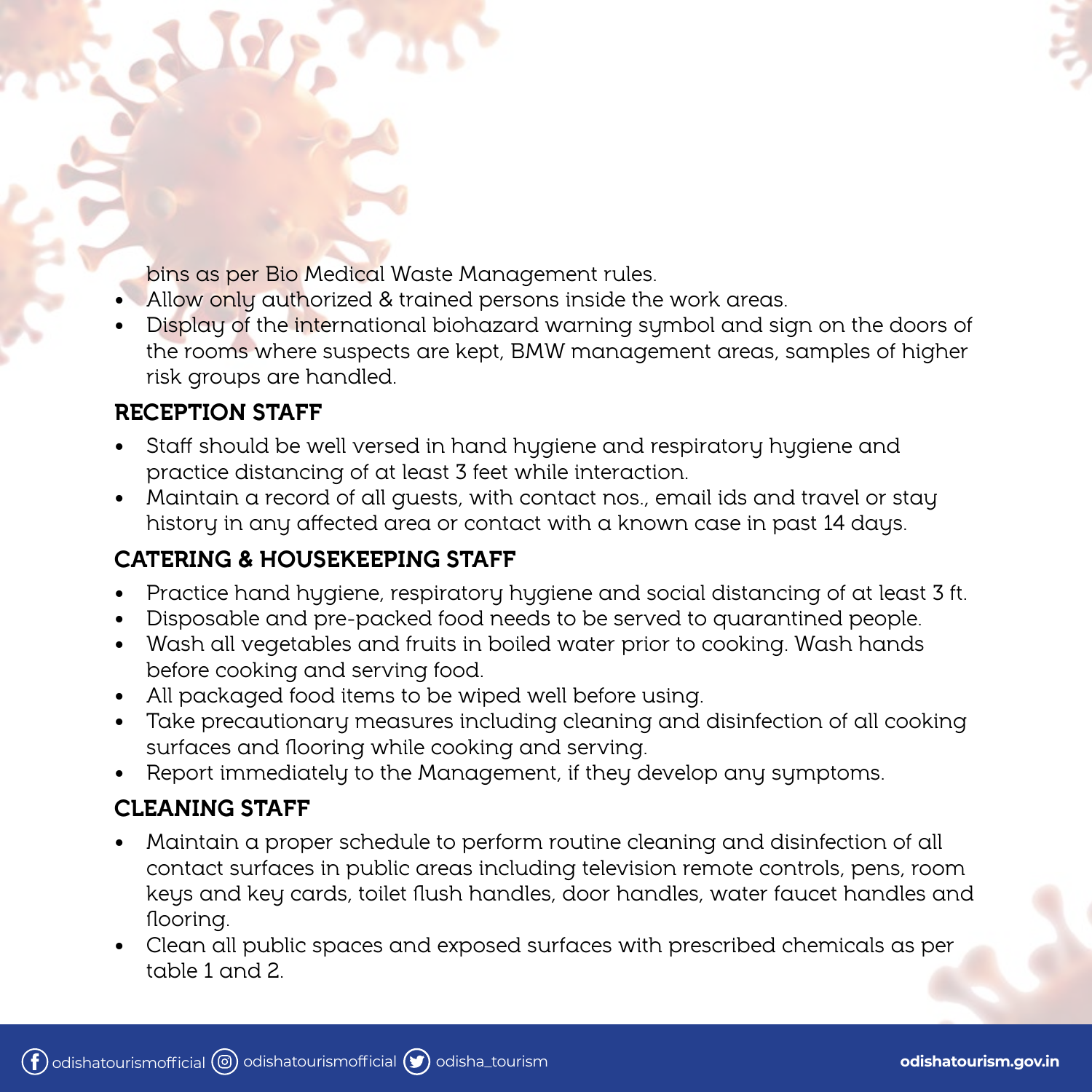## **LAUNDRY**

- Disinfection of laundry with suitable disinfectant preferably sodium hypochlorite.
- Wear appropriate Personal Protective Equipment (PPE) while carrying out cleaning and disinfection work in prescribed manner as given in Annexure 3 and 4.
- Disposable gloves (heavy duty), disposable long sleeves gowns, eye goggles or a face shield and N95 masks.
- Gloves and masks should be removed and discarded if they become soiled or damaged and a new pair worn.
- All other disposable PPE should be removed and discarded after cleaning activity is completed.
- PPE should be discarded in thick plastic bag, sealed, labelled and sent to the nearest health facility for discarding of infectious waste.
- Hands should be washed with soap and water immediately after each piece of PPE is removed following completion of cleaning.
- The cleaning crew should report immediately if they develop symptoms.

#### **GUESTS**

- They should declare at reception of any history of travel to or stay in an affected area or contact with any known case in past 14 days.
- Observe personal hygiene especially hand hygiene and respiratory (cough/ sneeze) hygiene and social distancing.
- Use alcohol-based hand rub after accessing public areas like receptions, lobby etc.
- Use surgical mask if you develop respiratory symptoms.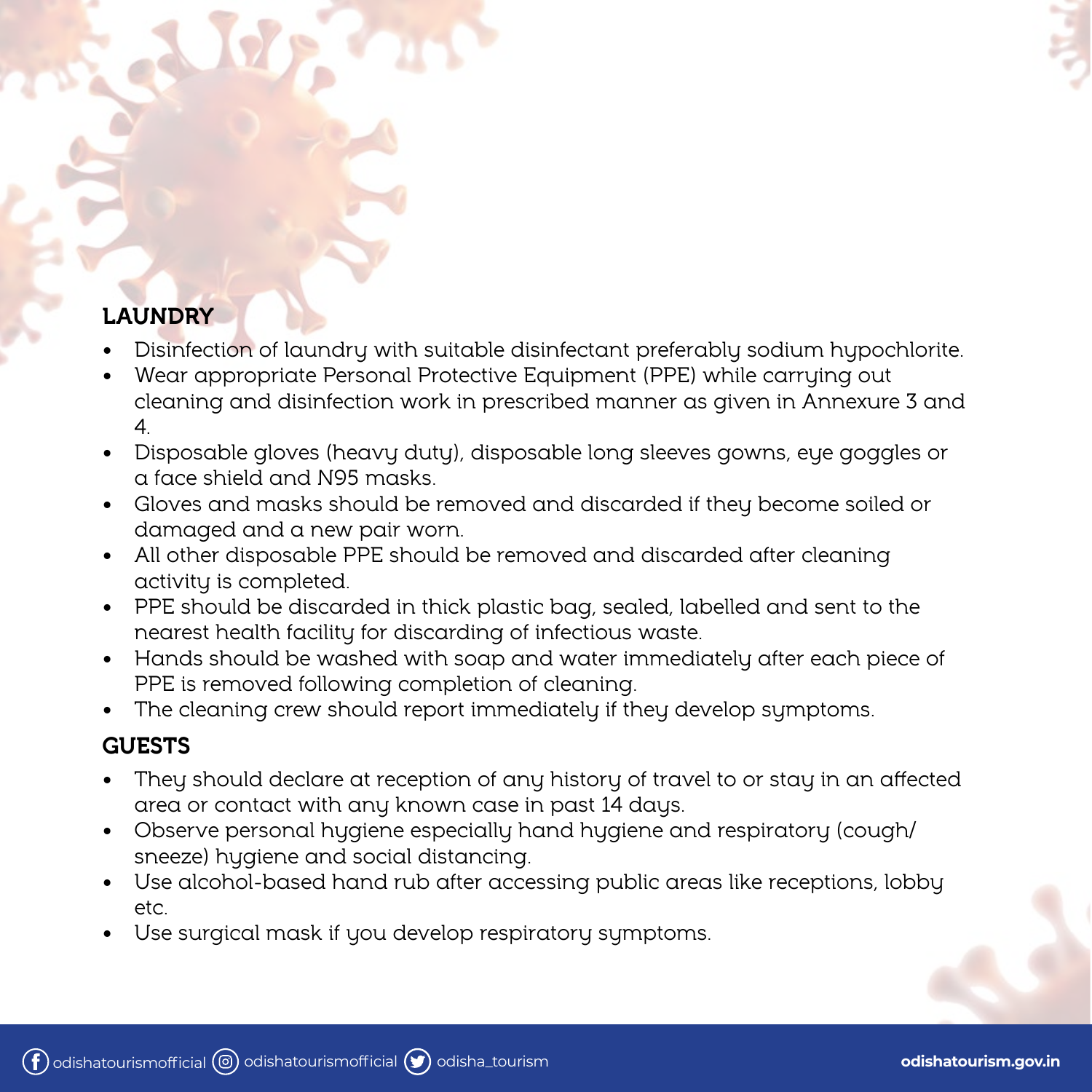## **Guidelines to be followed if any guest(s) develops symptoms of Corona virus**

## **TOURIST ACCOMMODATION FACILITIES**

- Advice and assist sick guest(s) who develop symptoms (fever, cough, sore throat, breathlessness etc.)
- Call control room/identified hospital and inform about the condition of the sick guest(s).
- Arrange for ambulance in consultation with emergency department.

#### **BEFORE SEEKING MEDICAL CARE**

- Advise the guest to remain in his room and wear the surgical mask
- Group and relocate any asymptomatic persons into another room and they should stay in the relocated room.
- Minimize contact with the sick guest and other guest travelling along with the sick guest.
- Put on suitable PPE while interacting with /shifting sick guest
- Staff should be aware of symptoms and should report immediately if they develop any symptoms and should be immediately referred to the identified healthcare facility.

#### **CLEANING STAFF**

- Cleaning and disinfection of all public areas and exposed surfaces like walls, lift buttons, railings, door handles, arm rest, tables, switches of lights and air conditioners remote controls with disinfectant 1% Sodium Hypochlorite in every six hours or earlier if a positive/suspect case is detected
- Switch off the central air-conditioning of the room in which there is a suspect case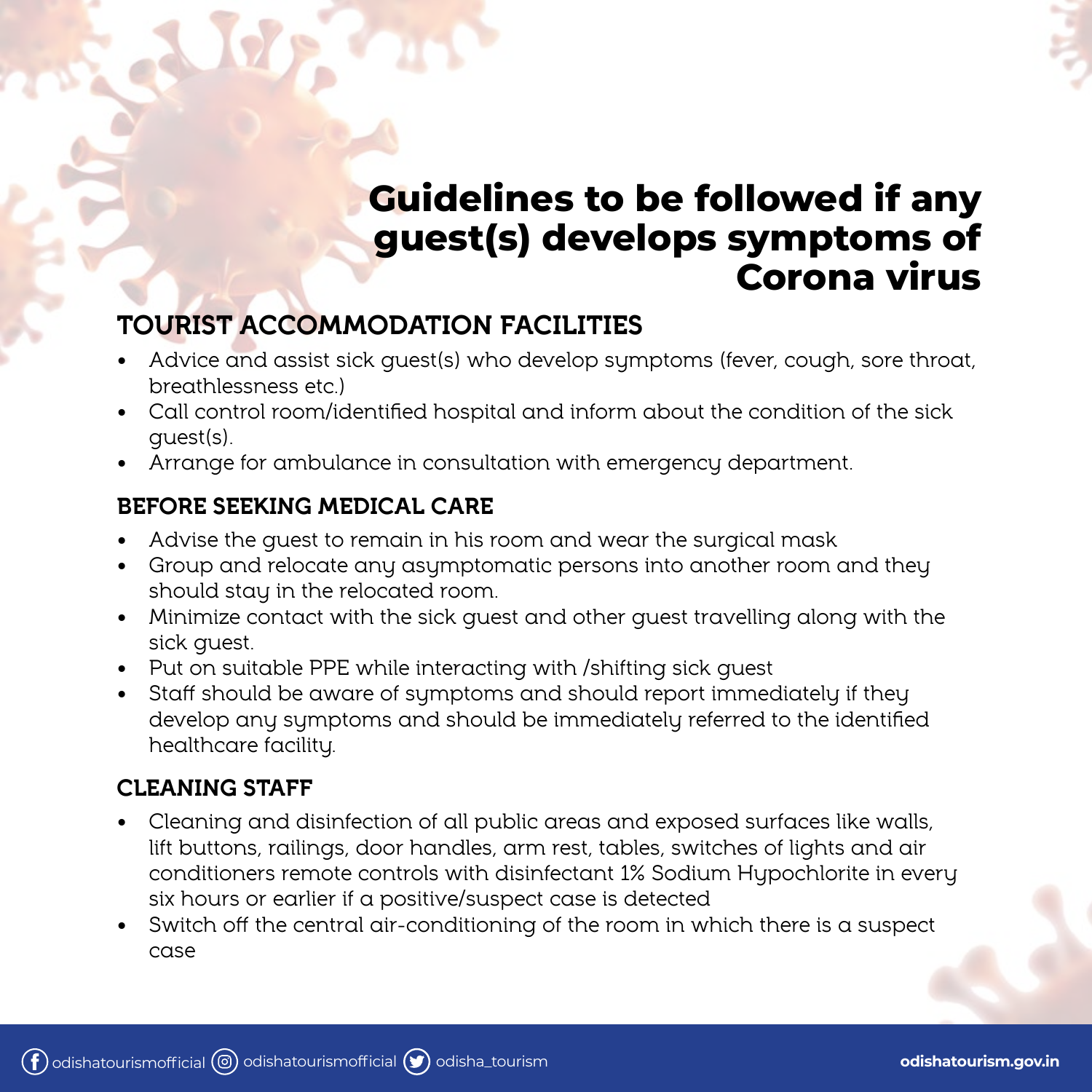

- Discard-cleaning materials made of cloth (mop and wiping cloth) in appropriate bags after cleaning and disinfecting. Wear new pair of gloves and fasten the bag.
- Disinfect all cleaning equipment after use and before using in other area
- Disinfect buckets by soaking in bleach solution or rinse in hot water

#### **GUEST(S)**

- Please follow instructions and cooperate with the staff members.
- Stay in the room if feeling unwell, wear a surgical mask and call hotel operators at once for assistance
- Practice hygiene and sufficient distancing.

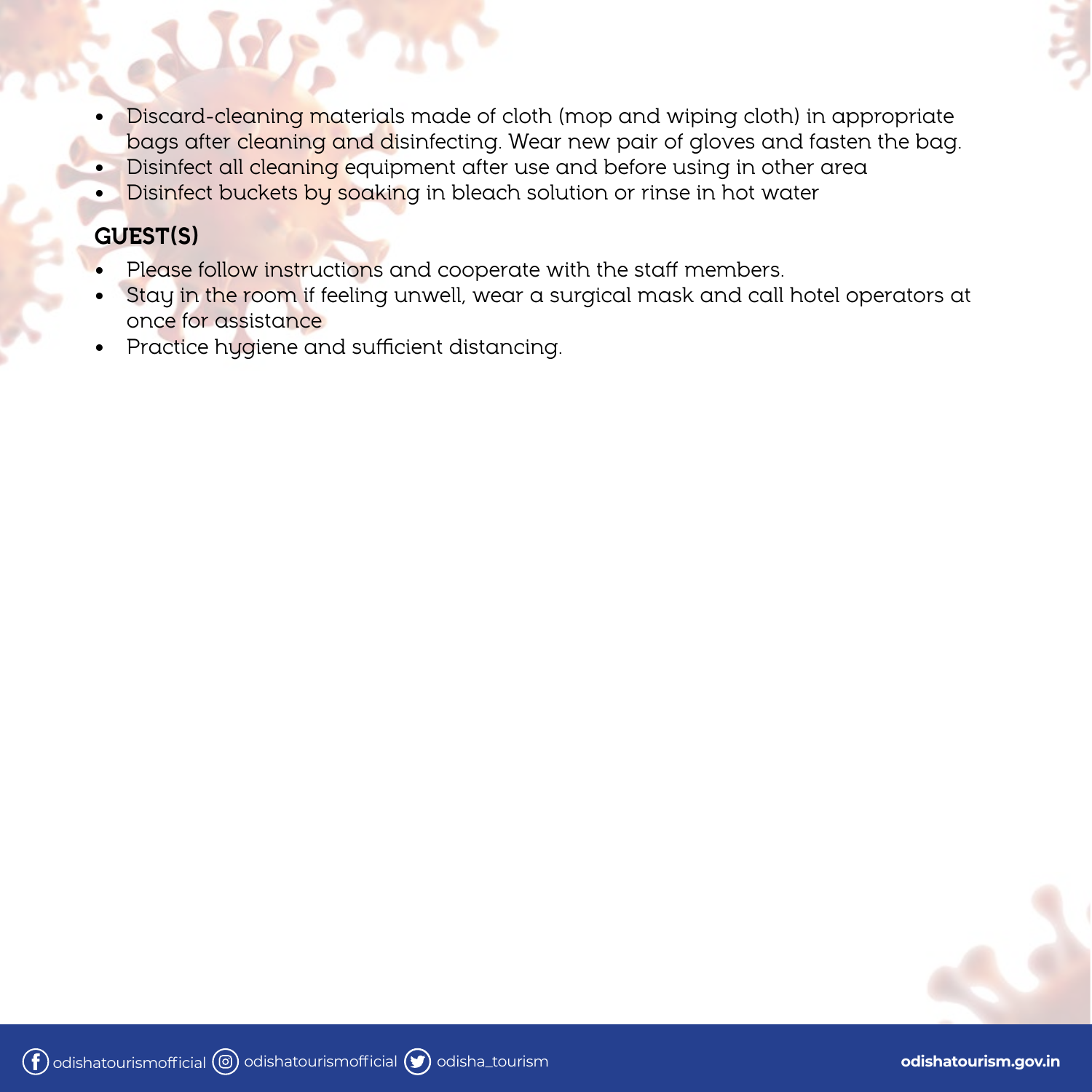## **Table 1**

## **Items/Methods for cleaning and disinfection of lodging**

| <b>Area/Items</b>                                                      | Item/Equipment                                                                                                                       | <b>Process</b>                               | Method/Procedure                                                                                                                                                                                               |
|------------------------------------------------------------------------|--------------------------------------------------------------------------------------------------------------------------------------|----------------------------------------------|----------------------------------------------------------------------------------------------------------------------------------------------------------------------------------------------------------------|
| General Cleaning                                                       | Detergent & Warm<br>Water<br>Mop<br>Two Buckets<br>Clean Utility Gloves<br>Hand Mop<br>1% freshly prepared<br>Sodium<br>Hypochlorite | Daily Floor<br>Moping<br>Thorough<br>Washing | Scrub floor with hot water<br>and detergent using minimal<br>water Clean with plain water<br>and allow it to dry<br>Mop with 1% Sodium<br>Hypochlorite<br>Note: Cleaning process<br>should be done twice a day |
| Lockers, Table,<br>Cupboard, Wardrobe,<br>Benches, Shelves<br>and Cots | Damp duster with 1%<br>Sodium<br>hypochlorite                                                                                        | Damp<br>Dusting                              | Damp dusting with warm<br>water and detergent<br>followed by disinfection<br>with Sodium hypochlorite                                                                                                          |
| Railings                                                               | Detergent/Sanitizer-<br>Hot Water                                                                                                    | Daily<br>Dusting                             | Damp dusting with warm<br>water and detergent<br>followed by disinfection<br>with Sodium hypochlorite                                                                                                          |
| Mirror & Glasses                                                       | Warm Water/<br>Detergent/<br>Damp Cloth Wiper                                                                                        | Cleaning                                     | Using warm water and small<br>quantity of detergent and<br>using damp cloth wipe over<br>the mirrors and use the dry<br>lint cloth to dry them off                                                             |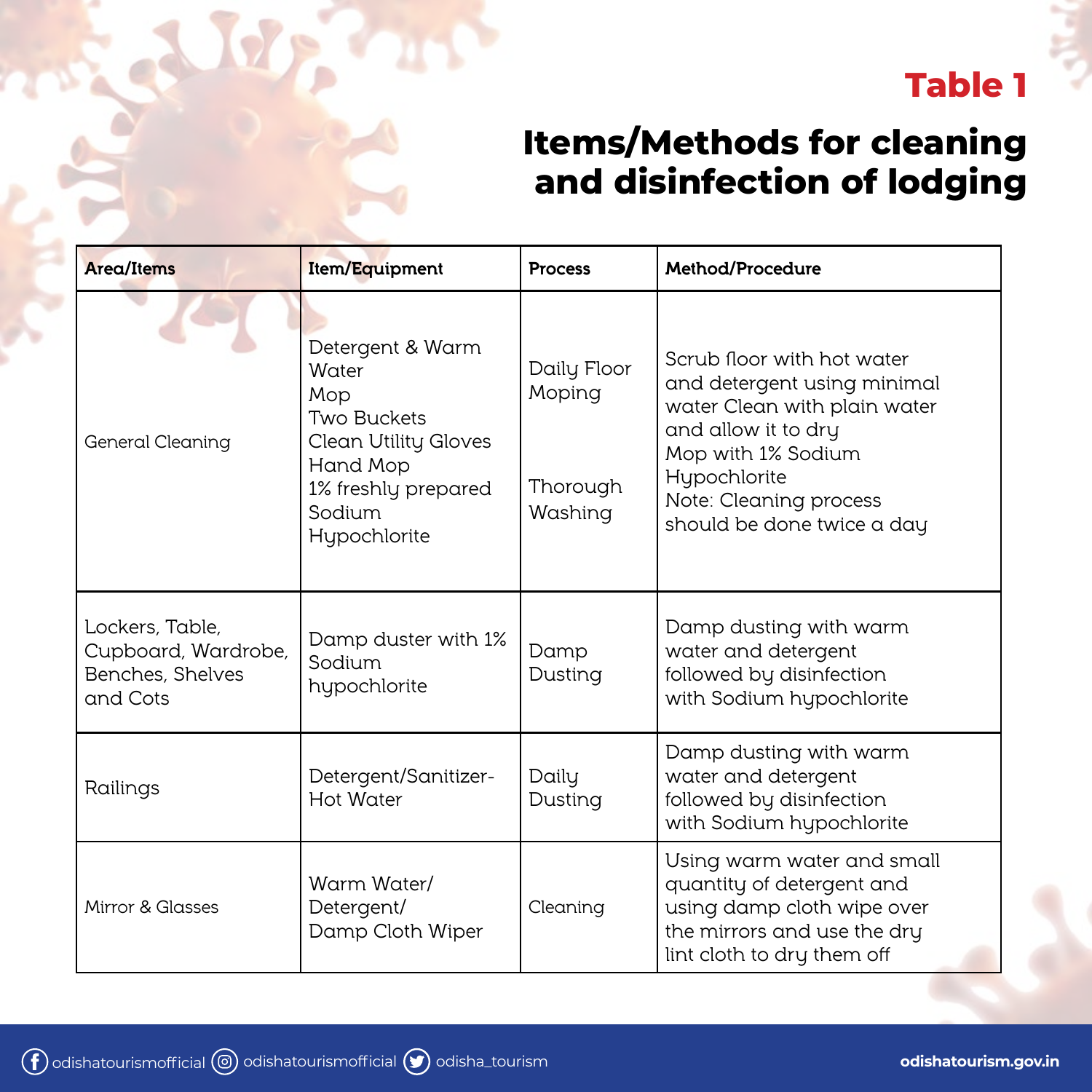| Telephones                                  | 70% alcohol wipes                                                 | General<br>Cleaning                         | Damp dust with 70% alcohol<br>Pay special attention to ear<br>and mouthpiece                                                                                                                             |
|---------------------------------------------|-------------------------------------------------------------------|---------------------------------------------|----------------------------------------------------------------------------------------------------------------------------------------------------------------------------------------------------------|
| <b>Stainless</b><br>Steel/Any<br>other sink | Powder cleanser/Any<br>other detergent/Wiper<br><b>Cloth</b>      | Cleaning                                    | Sinks are to be cleaned with<br>powder cleaner                                                                                                                                                           |
| <b>Desks</b>                                | Damp Cloth in 1%<br>Sodium<br>Hypochlorite / 70%<br>alcohol wipes | Damp<br>Cleaning                            | Wipe top slides and drawer<br>handles. Pen holders<br>etc to be wiped with the<br>damp cloth                                                                                                             |
| Chair (Vinyl)                               | Warm Water &<br>Detergent                                         | Cleaning                                    | Wipe down the warm water<br>and detergent and 1%<br>sodium hypochlorite                                                                                                                                  |
| Furniture and<br>Fittings                   | 1% Sodium<br>Hypochlorite                                         | Cleaning                                    | Wipe down the warm water<br>and detergent and 1%<br>sodium hypochlorite                                                                                                                                  |
| Curtains, linen, Quilt<br>Covers and Towels | Water Detergent and<br><b>Washing Machines</b>                    | Washing                                     | Using detergent or<br>disinfectant wash it in 70 C<br>for at least 25 minutes                                                                                                                            |
| Mattresses and<br>Pillow covers (cloth)     | <b>Tap Water</b>                                                  | Washing                                     | Mattresses and pillow should<br>be covered with reusable<br>covers and should be changed<br>for each guest and when<br>soiled should be sent to<br>laundry according to schedule<br>and washed as linen. |
| Mattresses and<br>Pillow covers (rexin)     | 1% Sodium<br>Hypochlorite                                         | Terminal<br>Damp<br>dusting<br>and cleaning | If with rexin cover, can be<br>cleaned with 1% sodium<br>hypochlorite before use for<br>next guest.                                                                                                      |
| Normal/ without<br>rexin                    | Sunlight                                                          | Drying in<br>sunlight                       | If routine mattress, dry it in<br>bright sunlight for 1-2 days<br>before using for next quest.                                                                                                           |

F. J. R. Port

Ę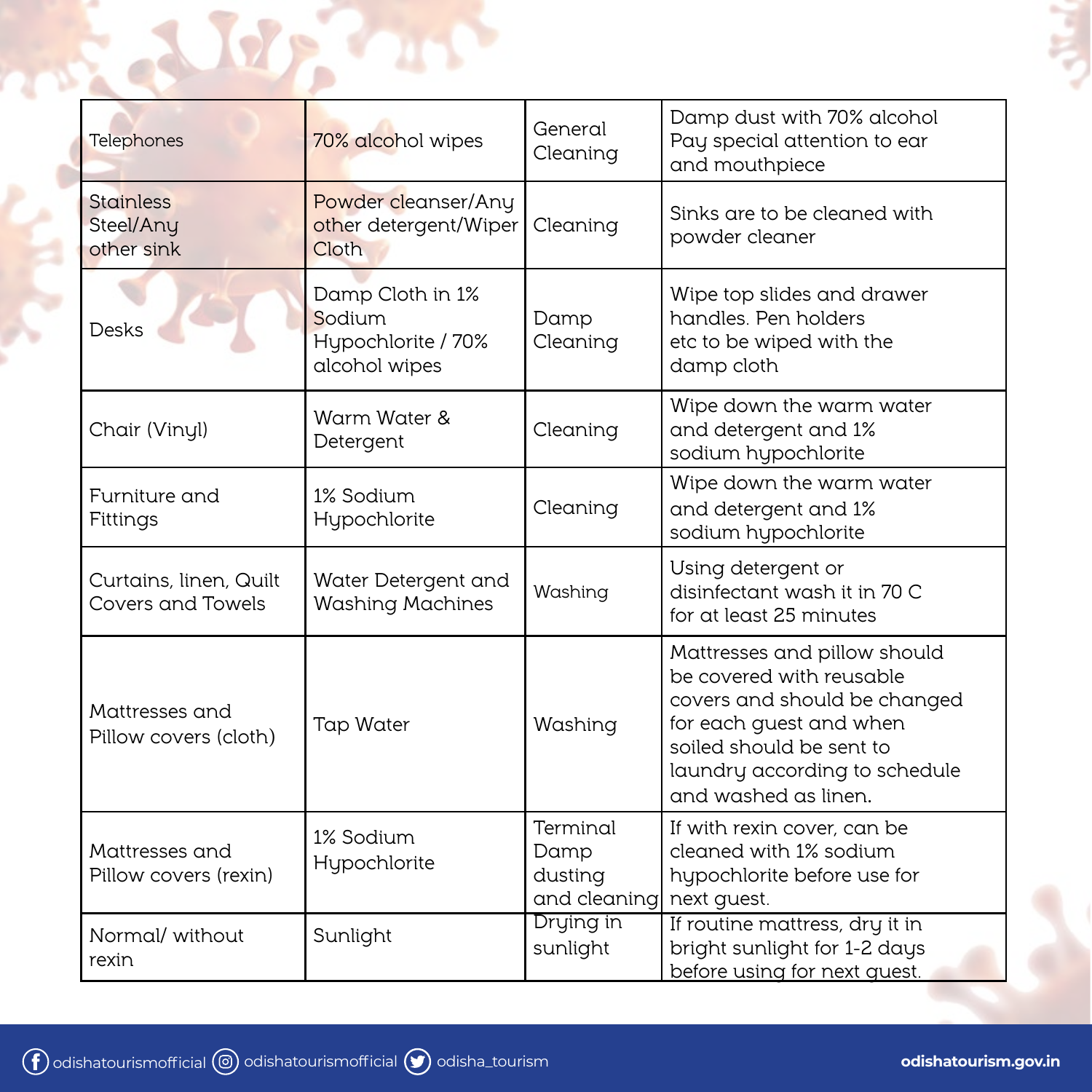## **Table 2**

## **Items/ Methods For Cleaning and disinfection of Toilets**

| <b>Areas</b>                                                                         | <b>Agents/Toilet Cleaners</b>                                         | Procedure                                                                                                                                  |
|--------------------------------------------------------------------------------------|-----------------------------------------------------------------------|--------------------------------------------------------------------------------------------------------------------------------------------|
| Toilet Pod/<br>Commode                                                               | 1% Sodium Hypochlorite /<br>Soap Water / Long Handle<br>angular brush | Inside and outside of Toilet/<br>Commode Scrub with<br>recommended agents using<br>the brush                                               |
| Lid/Commode                                                                          | Nylon Scrubber/Soap Water/<br>1% Sodium Hypochlorite                  | Wet and scrub with the soap<br>water and nylon scrubber<br>inside and outside                                                              |
| <b>Toilet Floor</b>                                                                  | Soap Powder and<br>Scrubbing brush                                    | Scrub floor with brush and<br>soap water Use 1% sodium<br>hypochlorite                                                                     |
| Sink                                                                                 | Nylon Scrubber/Soap Water/<br>1% Sodium Hypochlorite                  | Scrub floor with brush and<br>soap water Use 1% sodium<br>hypochlorite                                                                     |
| Shower And<br>Warm Water/Detergent/1%<br>Sodium Hyp ochlorite<br><b>Tap Fittings</b> |                                                                       | Through rub the floor and<br>tiles and scrub with the 1%<br>sodium hypochlorite Care to<br>be taken to clean the inner<br>side of the taps |
| Soap Dispenser                                                                       | Detergent and Water                                                   | Daily Dusting and should be<br>dried regularly                                                                                             |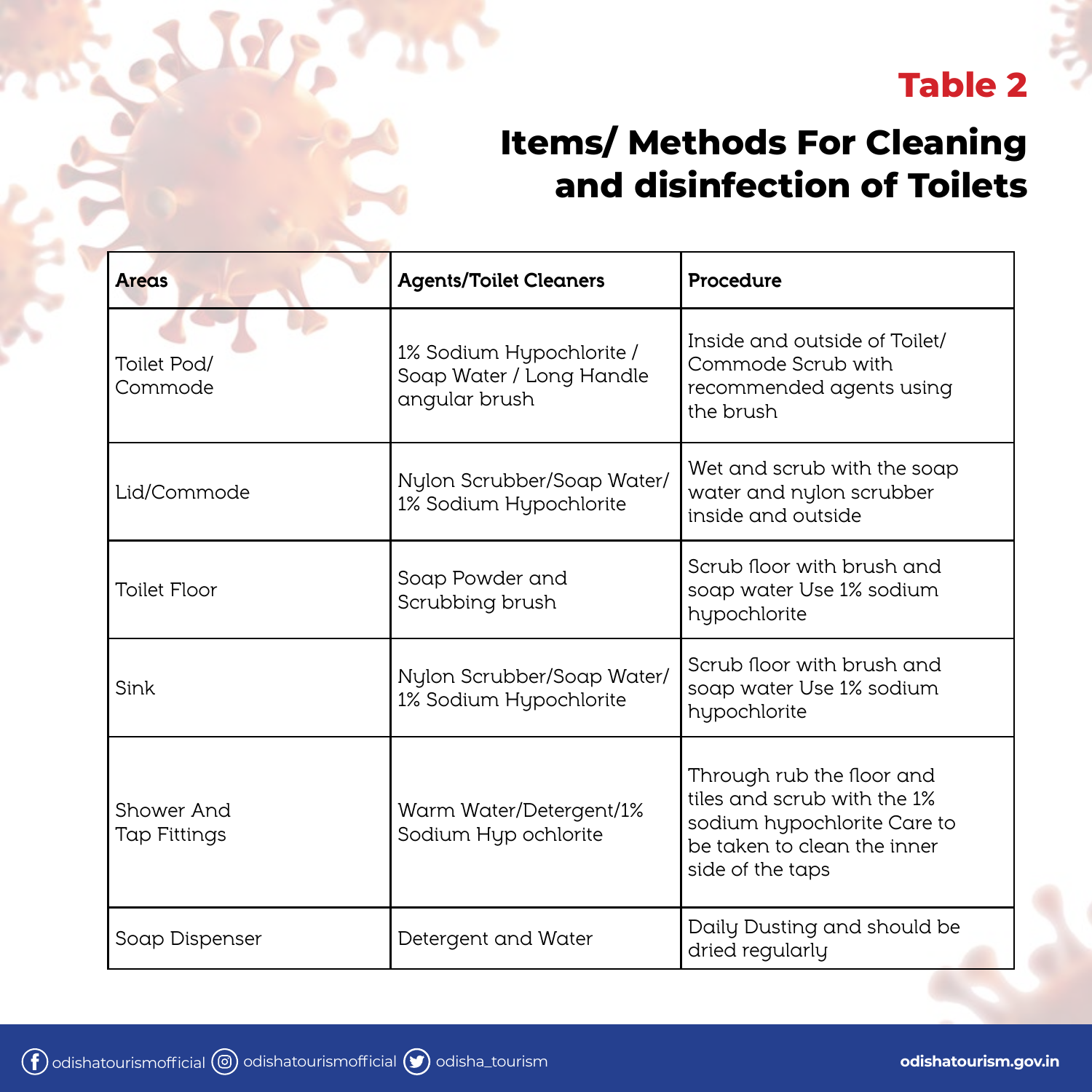## **Annexure 1 Steps of Hand Hygiene**

## Hand-washing technique with soap and water







Apply enough soap to cover all hand surfaces



Rub hands palm to palm



Rub back of each hand with palm of other hand with fingers interlaced



Rub palm to palm with fingers interlaced



Rub with back of fingers to opposing palms with fingers interlocked



Rub each thumb clasped in opposite hand using a rotational movement



Rub tips of fingers in opposite palm in a circular motion



Rub each wrist with opposite hand



**Rinse hands** with water



Use elbow to turn off tap



Dry thoroughly with a single-use towel



Steps from 2-9 are same while using alcohol-based hand rub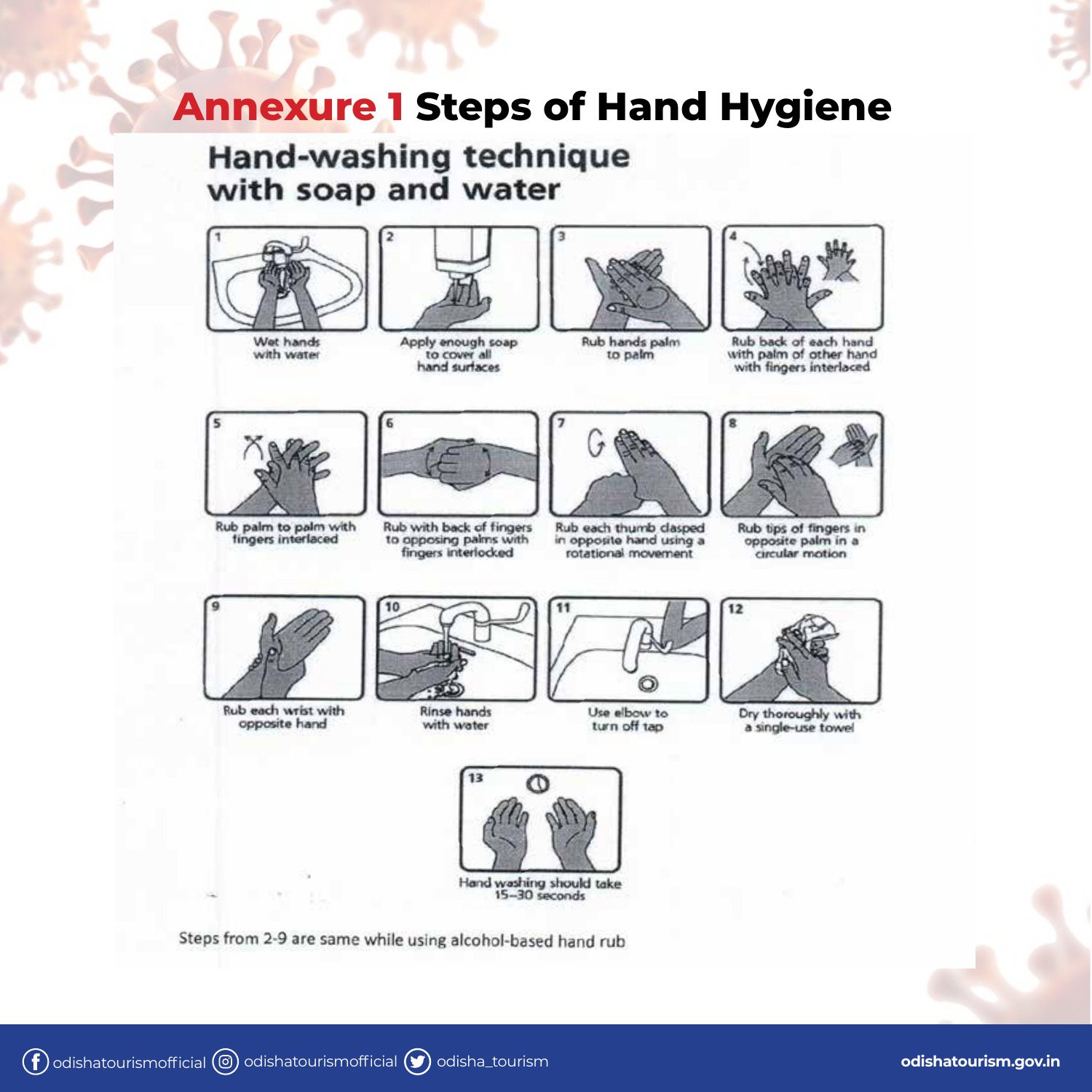# **Annexure 2 Respiratory Hygiene**

#### Annexure 2: Respiratory Hygiene

- Cover mouth and nose when coughing or sneezing or if tissue not immediately available, in the ٠ flexed elbow.
- Use tissue paper to contain respiratory secretions and dispose it promptly in lid dustbin
- Perform hand hygiene after hands have been in contact with the respiratory secretions

| <b>Respiratory and cough hygiene</b> |                                                                                                                                    |  |
|--------------------------------------|------------------------------------------------------------------------------------------------------------------------------------|--|
|                                      | Cough or sneeze into a clean tissue, not into<br>your hands.                                                                       |  |
|                                      | Dispose of the tissue immediately into the<br>nearest waste bin.                                                                   |  |
|                                      | If you do not have a tissue, cough or sneeze into<br>your upper sleeve.                                                            |  |
|                                      | Always clean your hands after coughing or<br>sneezing, either using soap and warm running<br>water, alcohol handrub or hand wipes. |  |
|                                      | These steps will help prevent the spread of colds, flu and other<br>respiratory infections                                         |  |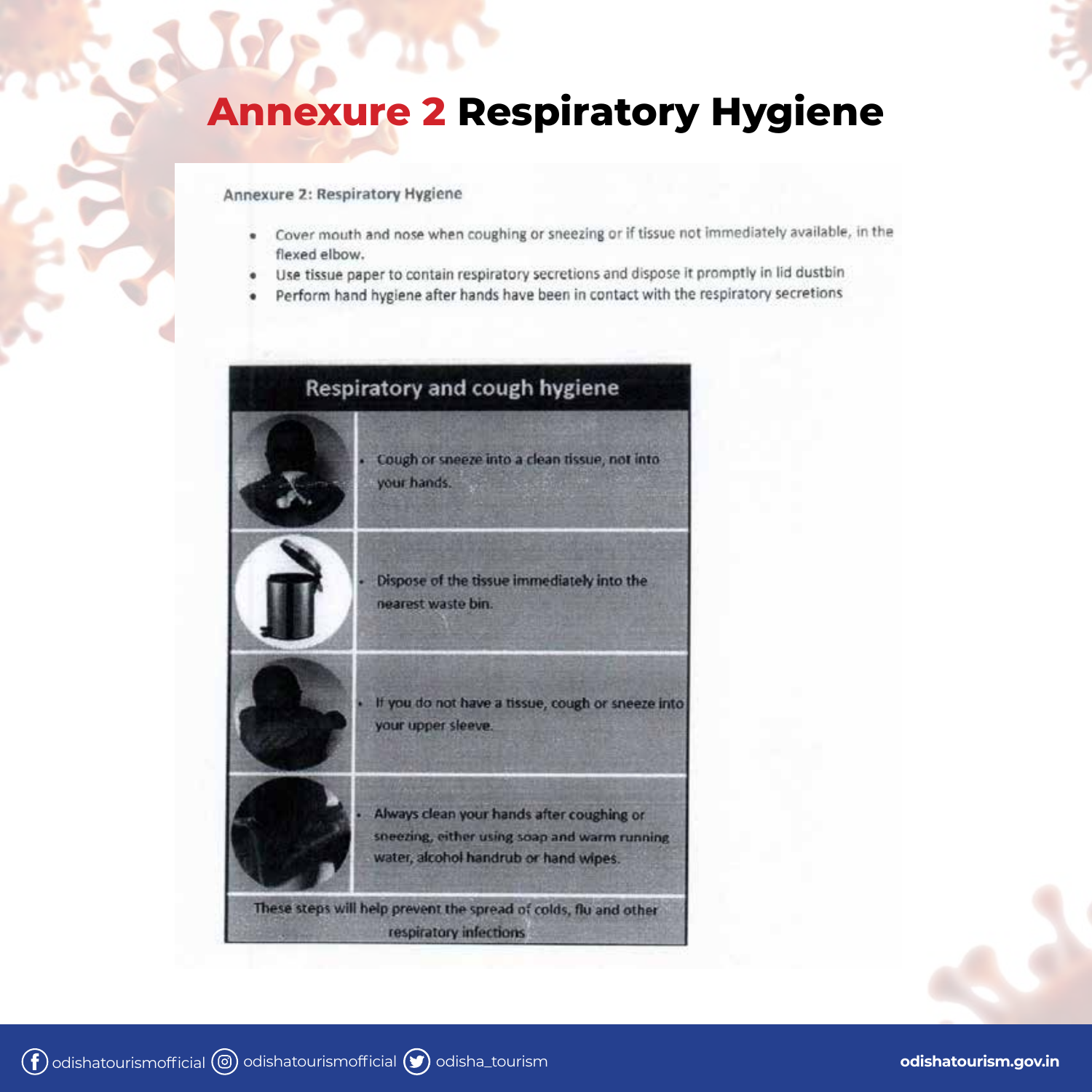

## **Annexure 3 Guidelines for use of mask**

The correct procedure of wearing triple layer surgical mask:

- 1. Perform hand hygiene
- 2. Unfold the pleats; make sure that they are facing down.
- 3. Place over nose, mouth and chin.
- 4. Fit flexible nose piece over nose bridge.
- 5. Secure with tie strings (upper string to be tied on top of head above the ears -lower string at the back of the neck.)
- 6. Ensure there are no gaps on either side of the mask, adjust to fit.
- 7. Do not let the mask hanging from the neck.
- 8. Change the mask after six hours or as soon as they become wet.
- Disposable masks are never to be reused and should be disposed off. 9.
- 10. While removing the mask great care must be taken not to touch the potentially infected outer surface of the mask
- 11. To remove mask first untie the string below and then the string above and handle the mask using the upper strings.
- 12. Disposal of used masks Used mask should be considered as potentially infected medical waste. Discard the mask in a closed bin immediately after use.

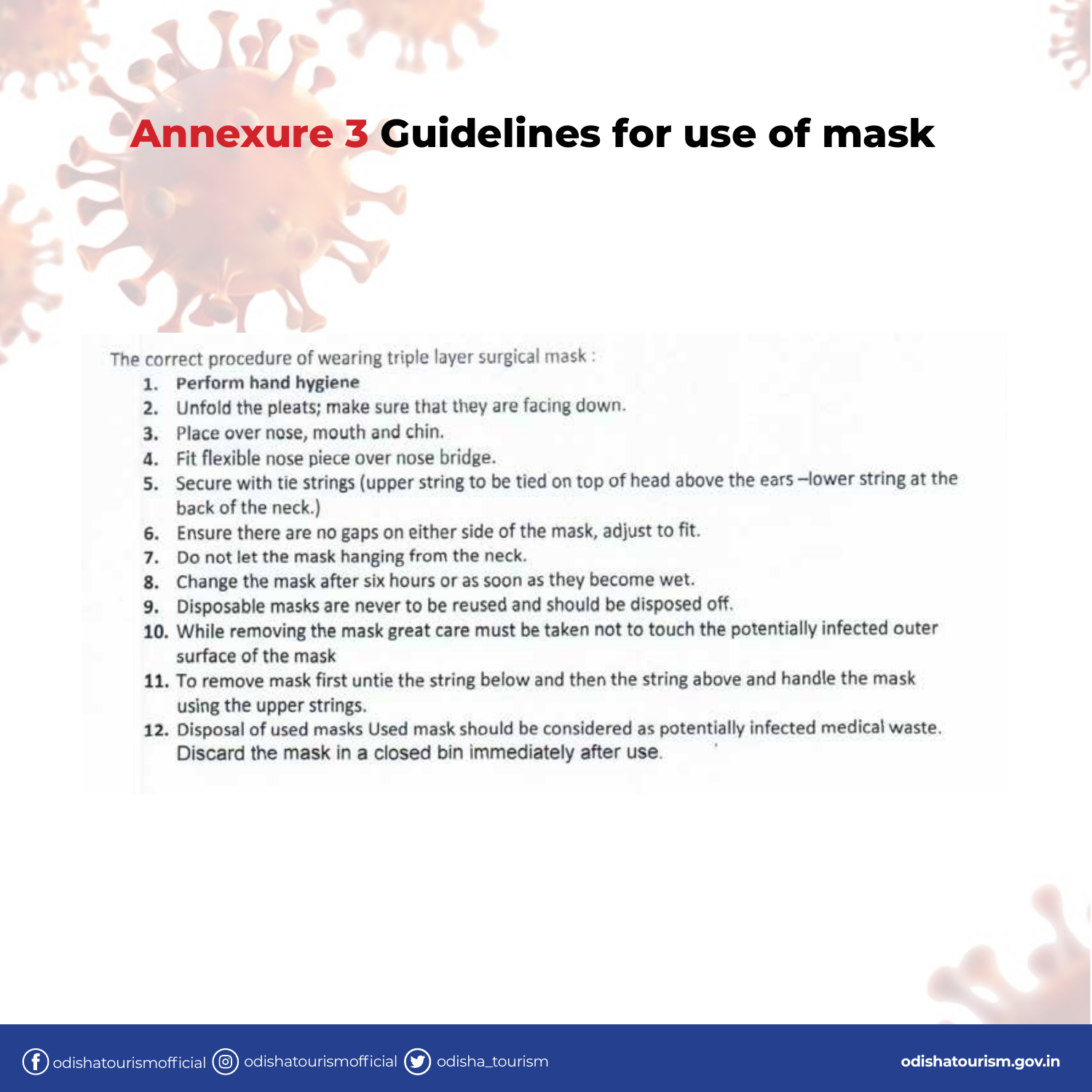# **Annexure 4 Donning & Doffing of PPE**

Donning & Doffing procedures should be diligently & carefully followed as given below.

#### **SEQUENCE FOR PUTTING ON** PERSONAL PROTECTIVE EQUIPMENT (PPE) The type of PPE used will vary based on the level of precautions required, such as standard and contact, droplet or sirhorns enfection isolation precautions. The procedure for putting on and removing PPE should be tailored to the specific type of PPE. 1. GOWN . Fully cover torso from neck to knees, arms to end of wrists, and wrap around the back · Fasten in back of neck and waist **2. MASK OR RESPIRATOR** · Secure ties or elastic bands at middle of head and neck · Fit flexible band to nose bridge . Fit snug to face and below chin · Fit-check respirator 3. GOGGLES OR FACE SHIELD · Place over face and eyes and adjust to fit **4. GLOVES** · Extend to cover wrist of isolation gown USE SAFE WORK PRACTICES TO PROTECT YOURSELF AND LIMIT THE SPREAD OF CONTAMINATION Keep hands away from face Limit surfaces touched

- 
- Change gloves when torn or heavily contaminated
- Perform Hand Hygiene